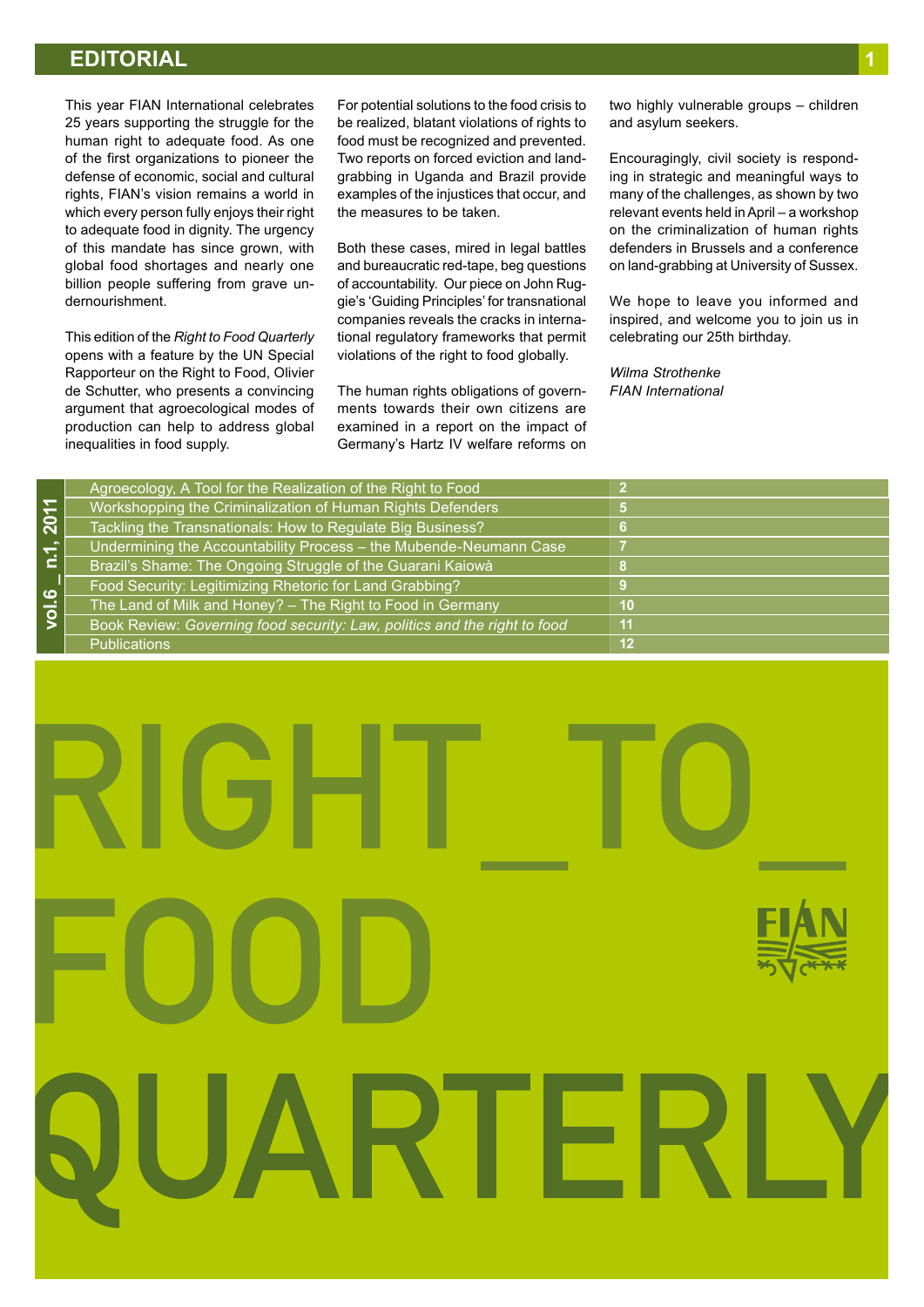# *by Olivier de Schutter*

The reinvestment in agriculture, triggered by the 2008 food price crisis, is essential to the concrete realization of the right to food. However, in the context of ecological, food and energy crises the most pressing issue regarding reinvestment is not how much, but how. Our feature article explores how agroecology, understood as the application of the science of ecology to agricultural systems, can result in modes of production that are highly productive, highly sustainable and that contribute to the alleviation of rural poverty and, thus, to the realization of the right to food.

# **AGRICULTURE IS AT A CROSSROADS**

For almost thirty years, since the early 1980s, neither the private sector nor governments were interested in investing in agriculture. This is now changing. Over the last few years, agri-food companies have seen an increase in direct investment as a means to lower costs and ensure the long-term viability of supplies (Reardon and Berdégué 2002; Reardon et al. 2007; Reardon et al. 2009). The global food price crisis of 2007-2008 also pushed governments into action. In July 2009, the G8 Summit in L'Aquila produced a Food Security Initiative, promising to mobilize US\$20 billion to strengthen global food production and security and the Global Agriculture and Food Security Program (GAFSP) was established as a multilateral financing mechanism to help implement these pledges. Governments are paying greater attention to agriculture than in the past.

However, investments that increase food production will not make significant progress in combating hunger and malnutrition if not combined with higher incomes and improved livelihoods for the poorest – particularly small-scale farmers in developing countries. And short-term gains will be offset by long-term losses if they lead to further degradation of ecosystems, thereby threatening our future ability to maintain current levels of production. The question therefore is not simply *how much*, but also *how*. Pouring money into agriculture will not be sufficient. We need to take steps that facilitate the transition towards a low-carbon, resource-preserving type of agriculture that benefits the poorest farmers.

Agroecology can play a central role in achieving this goal. It is possible to significantly improve agricultural productivity where it has been lagging behind, and thus to raise production where it most needs to be raised – in poor, food-deficient countries – while at the same time improving the livelihoods of small holder farmers and preserving ecosystems. This would slow the trend towards urbanization in the countries concerned and reduce stress on their public services. It would contribute to rural development and preserve the ability for the succeeding generation to meet its own needs. It would also contribute to the growth of other sectors of the economy by stimulating demand for non-agricultural products that would result from higher incomes in rural areas.

# **THE DIAGNOSIS**

Since the global food price crisis most attention has been focused on increasing overall production, consistent with classic Green Revolution approaches. The crisis has been seen as resulting from a mismatch between supply and demand; as a gap between slower productivity growth and increasing needs. A widely cited estimate is that, taking into account demographic growth as well as changes in the composition of diets and consumption levels associated with increased urbanization and higher household incomes, the overall increase in agricultural production should reach 70 per cent by 2050 (Burney et al. 2010).

We should treat this estimate with caution. Firstly, it takes the current demand curves as given. At present, nearly half of the world's cereal production is used to produce animal feed and meat consumption. This is predicted to increase from 37.4 kg/ person/year in 2000 to over 52 kg/person/year by 2050, so that by mid-century 50 per cent of total cereal production may have to go to increasing meat production (FAO 2006a). Therefore, the reallocation of cereals used in animal feed to human consumption, an option highly desirable in developed countries where the excess animal protein consumption is a source of public health problems<sup>1</sup>, combined with the development of alternative feeds based on new technology<sup>2</sup>, waste and discards, could go a long way towards meeting the increased needs (Keyzer et al. 2005).

Secondly, waste in the food system is considerable. For instance, the total amount of fish lost through discards, post-harvest loss and spoilage may be around 40 per cent of landings (Akande and DieiOuadi 2010). Food losses in the field (between planting and harvesting) may be as high as 20 to 40 per cent of the potential harvest in developing countries due to pests and pathogens. Post-harvest losses, resulting from poor storage and conservation, average at least to 12 per cent and rise to up to 50 per cent for fruits and vegetables (UNEP 2009: 30-31).

Thirdly, even though food availability may have to increase the focus on increasing production should not obfuscate the fact that hunger today is mostly attributable not to stocks that are too low or to global supplies unable to meet demand, but to poverty. Increasing the incomes of the poorest is the best way to combat it. We need to invest in agriculture, not only in order to match growing needs, but also in order to reduce rural poverty by raising the incomes of small-scale farmers. Only by supporting small producers can we help break the vicious cycle that leads from rural poverty to the expansion of urban slums, in which poverty breeds more poverty.

Fourth and finally, agriculture must not compromise its ability to satisfy future needs. The loss of biodiversity, unsustainable use of water, and pollution of soils and water are issues which compromise the continuing ability of natural resources to support agriculture. Climate change, manifested in more frequent and extreme weather events such as droughts, floods and less predictable rainfall, is already having a severe impact on the ability of certain regions and communities to maintain self-sufficiency – and it is destabilizing markets. The change in average temperatures is threatening the ability of entire regions, particularly those reliant on rain-fed agriculture, to maintain levels of agricultural production (Stern Review 2007: 67). Less fresh water will be available for agricultural production and rising sea levels are already causing the salinization of water in certain coastal areas, making water sources unsuitable for irrigation purposes.

The current path of agricultural development is exacerbating this situation. Agriculture currently accounts for at least 13-15 per

<sup>1</sup> In developing countries, the consumption of meat is much lower, and meat can be an important source of proteins important for child development (Neumann et al. 2007).

<sup>2</sup> Such as glucose from the degradation of cellulose, a technology that is currently being developed.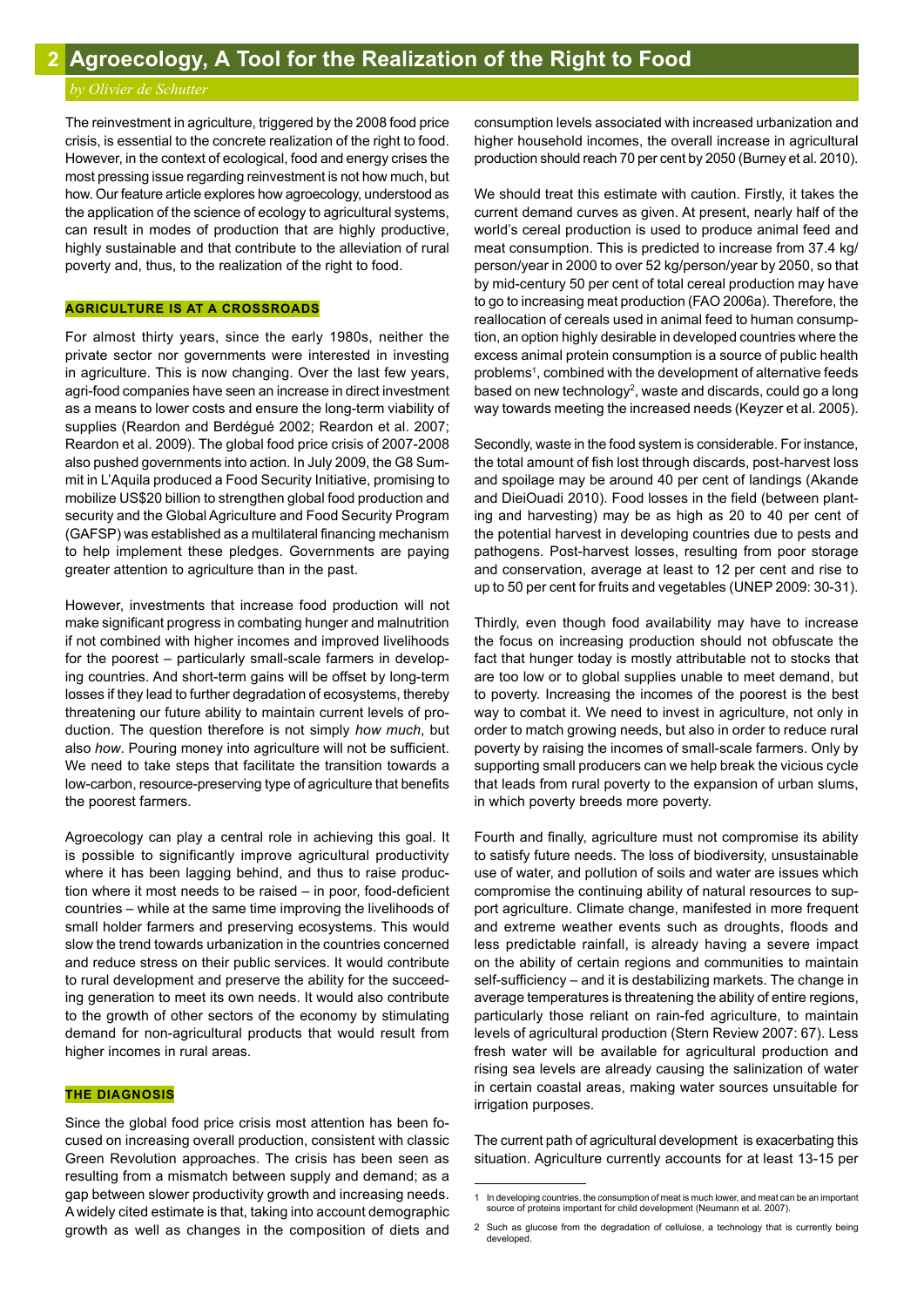cent of global man-made greenhouse gas (GHG) emissions. It is especially GHG-intensive in the developed countries, where agriculture is more highly mechanized and relies heavily on synthetic fertilizers. Agriculture is on a path towards becoming more carbon-intensive. Without a substantial change in policies, the GHG emissions from agriculture could rise by 40 per cent by 2030 (Smith et al. 2007).

Agroecology is seen as one way to address these considerable challenges. It is now recognized by an increasingly wide range of experts within the scientific community as a way to improve the resilience and sustainability of food systems (IAASTD 2008: Key Finding 7; Wezel et al. 2009a). This view is supported by international agencies such as the United Nations Food and Agriculture Organisation (FAO) and Bioversity International (FAO and Bioversity International 2007), and the United Nations Environmental Programme (UNEP 2005). It is also gaining ground in countries as diverse as the United States, Brazil, Germany and France (Wezel et al. 2009b).

# **THE CONTRIBUTION OF AGROECOLOGY**

Agroecology has been defined as the "application of ecological science to the study, design and management of sustainable agroecosystems" (Altieri 1995 ; Gliessman 2007). It seeks to enhance agricultural systems by mimicking or augmenting natural processes, thus enhancing beneficial biological interactions and synergies among the components of agrobiodiversity (Altieri 2002). Common principles of agroecology include recycling nutrients and energy on a farm rather than augmenting with external inputs; integrating crops and livestock; diversifying species and genetic resources in the agroecosystems over time and space, from the field to landscape levels; and focusing on interactions and productivity across the agricultural system rather than focusing on individual species. Agroecology is highly knowledge-intensive, based on techniques that are not delivered top-down but developed on the basis of farmers' knowledge and experimentation<sup>3</sup>. Agroecological practices require diversification of the tasks on the farm in combination with diversity of species, including animals.

A panoply of techniques based on this perspective has been developed and tested with success in a range of regions (Pretty 2008). *Integrated nutrient management* reconciles the need to fix nitrogen within farm systems with the import of inorganic and organic sources of nutrients and the reduction of nutrient losses through erosion control. *Agroforestry* incorporates multifunctional trees into agricultural systems. *Water harvesting* in dryland areas allows for the cultivation of formerly abandoned and degraded lands, and improves the water productivity of crops. The *integration of livestock* such as dairy cattle, pigs and poultry, in zero-grazing cut and carry systems for example, provides a source of protein to the family as well as a means of fertilizing soils as does the incorporation of fish, shrimps and other aquatic resources into systems such as irrigated rice fields and fish ponds. These approaches involve the maintenance or introduction of agricultural biodiversity (the diversity of crops, livestock, agroforestry, fish, pollinators, insects, soil biota and other components that occur in and around production systems)

3 Modern science combines with local knowledge in agroecological research. In Central America for instance, the coffee groves grown under high-canopy trees were improved by the identification of the optimal shade conditions minimizing the entire pest complex and maximizing the beneficial microflora and fauna while maximizing yield and coffee quality (see Staver et al. 2001).

to achieve the desired results in production and sustainability. Resource-conserving, low-external-input techniques have a huge yet still largely untapped potential to address the combined challenges of production, of combating rural poverty and contributing to rural development - and of preserving ecosystems and mitigating climate change.

# **1. Agroecology as a response to the question of supply**

Agroecological techniques have a proven potential to significantly improve yields. Jules Pretty et al. (2006) compared the impacts of 286 recent sustainable agriculture projects in 57 poor countries covering 37 million ha (three percent of the cultivated area in developing countries). They found that such interventions increased productivity on 12.6 millions farms, with an average crop increase of 79 per cent, while improving the supply of critical environmental services<sup>4</sup>. The most recent large-scale study points towards the same conclusions. Research commissioned by the UK Government's Foresight Global Food and Farming Futures project reviewed 40 projects in 20 African countries where sustainable intensification has been developed during the  $2000s<sup>5</sup>$ .

# **2. Agroecology's ability to increase the incomes of small-scale farmers**

One advantage of agroecology is its reliance on locally produced inputs. Many African soils are nutrient-poor and heavily degraded, and they need replenishment. But supplying nutrients to the soil can be done not only by applying mineral fertilizers, but also by applying livestock manure or by growing green manures. Farmers can also establish what has been called 'a fertilizer factory in the fields' by planting trees that take nitrogen out of the air and 'fix' it in their leaves, which are subsequently incorporated into the soil (World Agroforestry Centre 2009: 10). Agroecology diminishes the dependence of farmers on access to external inputs, and thus on subsidies, the local retailer of fertilizers or pesticides, and the local moneylender. Diversified farming systems produce their own fertilizers, and their own pest control, thus diminishing need for pesticides (Altieri and Nicholls 2004). The availability of adapted seeds, planting materials and livestock breeds presents multiple advantages for the farmer and ensures the availability of the required diversity of naturally occurring fertilization and pest management processes in major crops such as maize, rice, millet, sorghum, potato and cassava (UN Special Rapporteur on the Right to Food 2009). This is particularly beneficial to small-scale farmers – especially women – with little or no access to credit and no capital, and for those without access to fertilizer distribution systems - the private sector is unlikely to invest into the most remote areas where communication routes are poor and where few economies of scale can be achieved.

# **3. Agroecology contributes to rural development - and to other sectors of the economy**

Agroecology contributes to rural development because it is relatively labour-intensive and is most effectively practised on relatively small plots of land. The launching period is particularly labour-intensive because of the complexity of managing

<sup>4</sup> The 79 percent figure is for the 360 reliable yield comparisons from 198 projects. There was a wide spread in results, with 25% of projects reporting a 100% increase or more.

<sup>5</sup> Not all these projects, it should be added, comply fully with the principles of agroecology.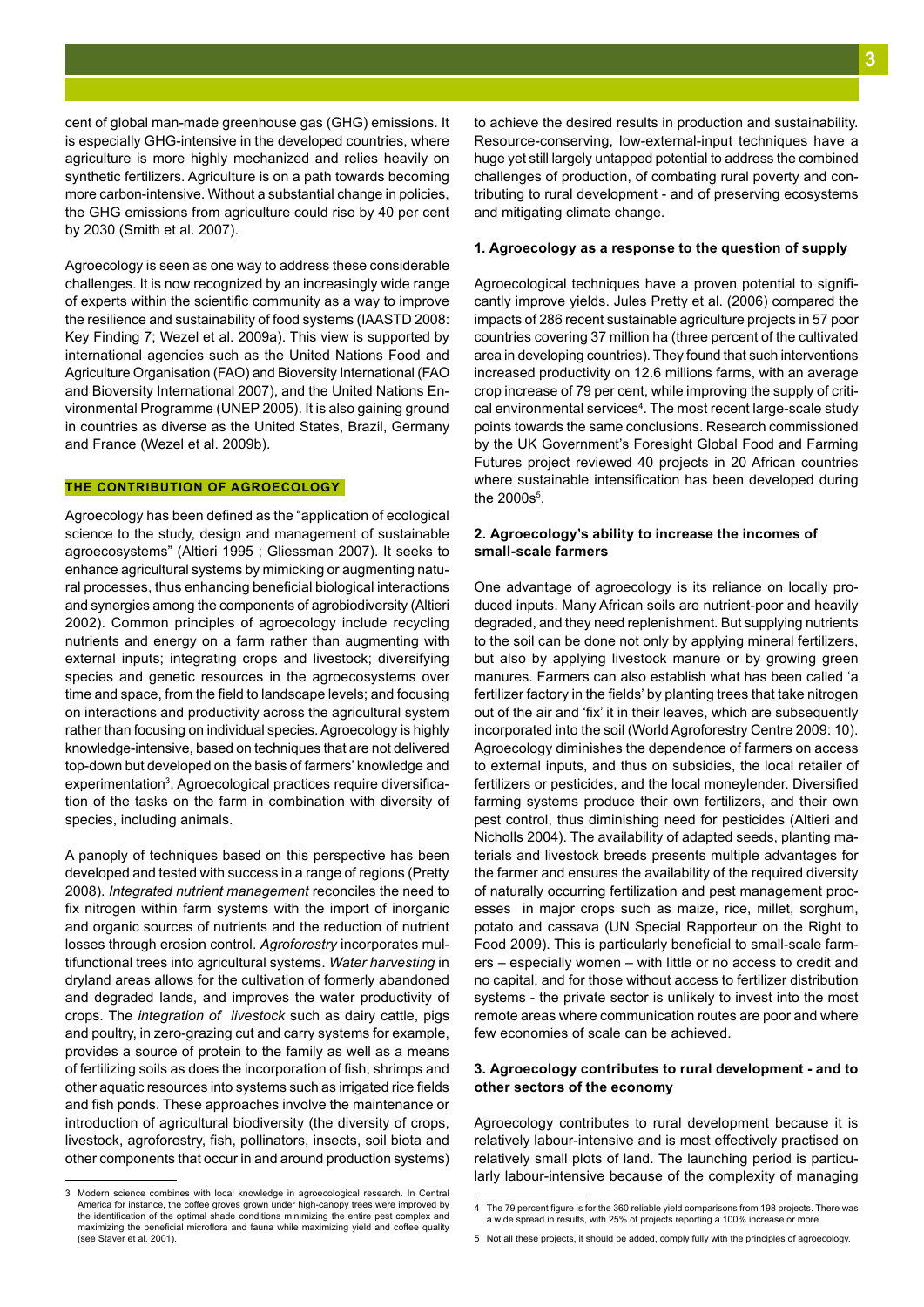different plants and animals on the farm and of recycling the waste produced, but the effort required diminishes significantly in the longer term<sup>6</sup>. The relatively high labour-intensivity of sustainable farming, in comparison with industrial methods, has often been seen as a liability. Yet, while labour-saving policies have generally been prioritized by governments, the creation of employment in rural areas in developing countries may in fact constitute an advantage, since under-employment is currently massive and demographic growth remains high in many countries. There is an urgent need to slow down ruralurban migration as the industrial and services sectors appear unable to absorb the excess labour. Growth in agriculture can be especially beneficial to other sectors of the economy if it is broad-based and increases the incomes of a large number of farming households. The alternative leads to a further concentration of incomes in the hands of relatively large landowners relying on large-scale, heavily mechanized plantations.

# **4. Agroecology's contribution to improving nutrition**

Green Revolution approaches in the past have focused primarily on boosting cereal crops (rice, wheat and maize) in order to avoid famines. However, these crops are mainly a source of carbohydrates. They contain relatively little protein, and few of the other nutrients essential for adequate diets. The shift from diversified cropping systems to simplified cereal-based systems thus contributed to micronutrient malnutrition in many developing countries (Demment et al. 2003). Of the 80,000 plant species available to humans, only three (maize, wheat and rice) supply the bulk of our protein and energy needs (Frison et al. 2006). Nutritionists are increasingly insisting on the need for more diverse agro-ecosystems, in order to ensure a more diversified nutrient output from farming systems (Alloway 2008; DeClerck et al. 2011). The diversity of species in farms, urban and periurban agriculture managed following agroecological principles is an important asset in this regard.

## **5. Agroecology and climate change**

Agroecology can support agriculture's provision of a number of services to ecosystems by providing a habitat for wild plants; by supporting genetic diversity and pollination; and by contributing to water supply and regulation. It also improves resilience to climate change. Climate change means more extreme weather-related events. The use of agroecological techniques can significantly cushion the negative impacts of such events, strengthening resilience through the use and promotion of agricultural biodiversity at ecosystem, farm system and farmer field levels (Platform for Agrobiodiversity Research 2010). Agroecology also puts agriculture on the path of sustainability by liberating food production from reliance on fossil energy (oil and gas). Furthermore, it contributes to mitigating climate change by increasing carbon sinks in soil organic matter and aboveground biomass, and by reducing carbon dioxide and other GHG emissions through lower direct and indirect energy use.

# **SCALING UP AGROECOLOGY**

There is a clear need for an urgent reorientation of agricultural development towards systems that use fewer external inputs linked to fossil energies and instead use plants, trees and animals in combination – mimicking nature instead of industrial processes at the field level. In moving towards more sustainable farming systems time is the greatest limiting factor: whether or not we will succeed will depend on our abilities to learn faster from recent innovations and to disseminate the knowledge of what works more widely. Governments have a key role to play in this regard. Encouraging a shift towards sustainable agriculture implies transition costs, since farmers must learn new techniques that move away from current systems, which are more specialized, less adaptive and have a lower innovation capacities (Pretty 2008). In order to succeed in implementing such a transition we should base the spread of agroecology on the farmers themselves, its main beneficiaries, and encourage learning from farmer to farmer, in farmer field schools or through farmers' movements, as in the Campesino-a-Campesino movement in Central America and Cuba (Degrande et al. 2006 : 6; Holt-Giménez 2006; Rosset et al. 2011).

An improved dissemination of knowledge by horizontal means transforms the nature of knowledge itself. Knowledge becomes the product of a network (Warner and F. Kirschenmann 2007). Farmers, particularly small-scale farmers living in the most remote areas and those working with the most marginal soil, should be encouraged to identify innovative solutions and work with experts towards a co-construction of knowledge, ensuring that advances will benefit them as a matter of priority, rather than only benefiting the better-off producers (Uphoff 2002: 255).This is key for the realization of the right to food. Firstly, it enables public authorities to benefit from the experience and insights of the farmers. Rather than treating smallholder farmers as beneficiaries of aid, they should be seen as experts with knowledge that is complementary to formalized expertise. Secondly, their participation can ensure that policies and programmes are truly responsive to the needs of vulnerable groups, who will question projects that fail to improve their situation. Thirdly, participation empowers the poor – a vital step towards poverty alleviation, because lack of power is a source of poverty. Marginal communities often receive less support than the groups that are better connected to government. Poverty exacerbates this lack of power, creating a vicious cycle of further disempowerment. Fourth, policies that are co-designed with farmers have a high degree of legitimacy and thus favour better planning of investment and production; they are also more likely to be adopted by other farmers (FAO-IIED 2008). Participation of food-insecure groups in the policies that affect them should become a crucial element of all food security policies - from policy design, to the assessment of results, to decisions on research priorities. Improving the situation of millions of food-insecure peasants indeed cannot be done without them.

*Olivier de Schutter is the UN Special Rapporteur on the Right to Food. This article is a summary of his Report to the 16th session of the Human Rights Council (UN doc. A/HRC/16/49).* 

The full report, including the complete list of references made in this summary, is available at http://www.srfood.org/images/stories/pdf/ officialreports/20110308\_a-hrc-16-49\_agroecology\_en.pdf

<sup>6</sup> See Ajayi et al. 2010: 279 (research on agroforestry in Zambia does not support 'the popular notion that agroforestry practices are more labour intensive').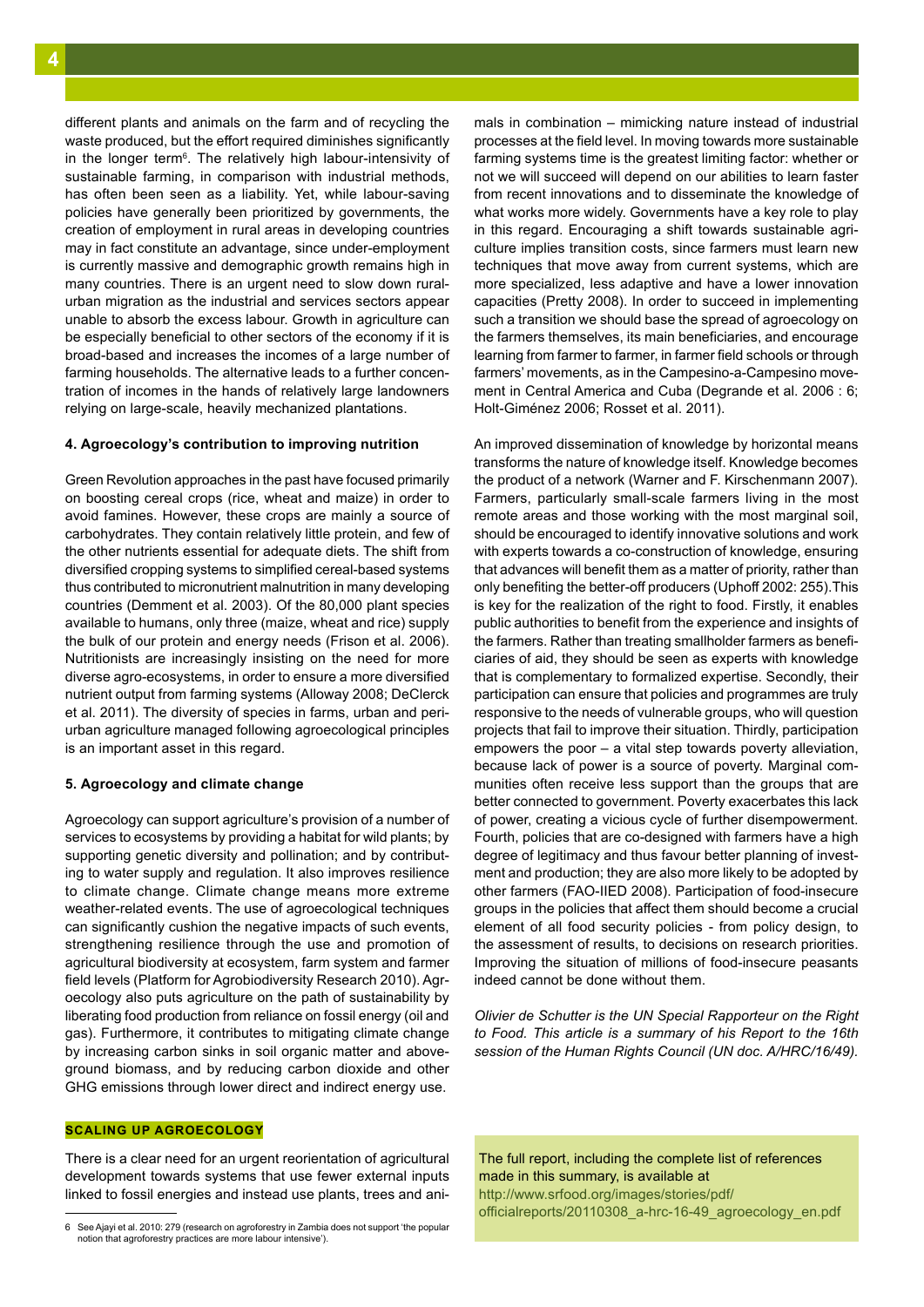# *by Giovanna Teijido Vazquez*

On the 28th of April 2011 Brussels was the venue for a workshop on the criminalization of human rights defenders in connection with the activities of transnational companies (TNCs), and on the violation of social, economic and cultural rights in Latin America. This event was co-organized by the NGO networks and international organisations International Alliances of Catholic Development Agencies (CIDSE), Copenhagen Initiative for Central America (CIFCA), FIAN International, the Observatory for the Protection of Human Rights Defenders<sup>1</sup> and Peace Brigades International (PBI). Around 10 international organizations actively participated in the workshop including Amnesty International, European Coalition for Corporate Justice, Transnational Institute, Bread for the World and World Solidarity.

Several civil society networks, human rights organizations, experts from the UN system and the Inter-American Commission on Human Rights have expressed concerns regarding the increased criminalization of defenders of social, economic and cultural rights, and the human rights violations committed against them, in conflicts involving TNCs. National and multinational companies' activities often affect the communities in regions where they carry out their economic activity, particularly where the control of natural resources is at stake. Investment projects, in particular those characterized by a lack of due consultation and those with negative environmental and/or social impacts, often trigger peaceful and legitimate opposition activities. These activities are often repressed by the authorities, which use the judicial system to criminalise human rights defenders.

On the basis of this common concern, the Brussels workshop was organized with the common goal of elaborating an advocacy strategy with short, medium and long term objectives, which would contribute to the strengthening of human rights defenders' protection in this context.

The workshop was divided into three sessions. The first panel comprised Latin American human rights defenders and lawyers who shared their analysis and systematization of concrete cases of the criminalization of human rights defenders in relation to TNC projects and activities in Colombia, Guatemala, Ecuador and Peru. The speakers of this panel were: Alirio Uribe, from Columbia's José Alvear Restrepo Lawyers' Collective (*Colectivo de Abogados José Alvear Restrepo - CCAJAR)<sup>2</sup>; Carmela* Curup, from the Association of Mayan Lawyers of Guatemala (*Asociación de Abogados Mayas de Guatemala*)3 and Mar Perez, from the National Human Rights Platform in Peru (*Coordinadora Nacional de Derechos Humanos en Perú*)4 . One invitee, Carlos Perez from the Federation of Indigenous and Campesino Organisations of Azuay (*Federación de Organizaciones Indígenas y Campesinas del Azuay - FOA*)5 in Ecuador, was refused a visa for the workshop so his presentation was

given by one of the event organizers, Geraldine McDonald from CIDSE. It is believed Dr Perez's visa was refused due to the fact that he is being criminalized.

The second panel addressed the legal loopholes and institutional gaps in human rights protection in cases of criminalization and discussed participants' experiences in developing initiatives to strengthen these protections. This panel featured Olivier de Schutter, UN Special Rapporteur on the Right to Food; Dolores Infante, from the Office of the UN Special Rapporteur on the Situation of Human Rights Defenders and Angelita Baeyens, from the Office of the Inter-American Rapporteur on the Situation of Human Rights Defenders.

In the third session the participants were divided into three working groups with the aim of elaborating short-term strategies to apply in cases of criminalization. They then focused on medium-term initiatives that can contribute to the development and/or enforcement of legislative and administrative measures as well as mechanisms for protection of human rights defenders.

The criminalization of human rights defenders in the context of peaceful protests against TNCs has many dimensions. Firstly, corporations are granted high level of impunity at all stages of the criminalization process. Human rights defenders are put at risk when the law sanctions human rights work but fails to punish those who threaten or attack defenders. Secondly, defenders can be harassed, arbitrarily detained, tortured and slandered. They can become the target of armed groups or individuals (both public and private actors) and can be killed or disappeared. Thirdly, defenders may be suspended from their employment and denied of freedom of movement. In addition they often experience serious difficulties in obtaining legal recognition for their organizations. Finally, TNCs participate in criminalization in both direct and indirect ways. Sometimes they directly denounce human rights defenders while in others they allow and encourage other parties to criminalise on their behalf. It can be difficult for defenders to provide clear evidence of how this happens.

The workshop participants agreed that the most effective lessons on criminalization come from the organizations which have to deal with its effects on a daily basis. There are also a few cases in which national and international law has been effectively used which can establish precedents. In the short term it was agreed that organizations attending the workshop should exchange materials, guidelines, databases, strategies and tactics which have been successfully used against criminalization of human rights defenders. Furthermore, it was agreed to continue to increase the visibility of cases of criminalization through letters to authorities and launch a campaign against the criminalization of human rights defenders, featuring case studies. The participants have committed to work on and develop medium and long term strategies to ensure that TNCs operate in a socially responsible manner, and are liable, domestically, for violations of human rights international standards that they commit abroad.

*Giovanna Teijido Vazquez is a human rights activist who has collaborated with Peace Brigades International in the Guatemala project and currently works for the Copenhagen Initiative for Central America and Mexico in Brussels.*

<sup>1</sup> A joint programme of the World Organisation Against Torture (OMCT) and the International Federation for Human Rights (FIDH).

<sup>2</sup> CCAJAR, a Colombian non-governmental human rights organization, is recognized nationally and internationally for representing emblematic cases of human rights in Colombia, within Colombia and before the Inter-American System. The organization has also participated in the October 2010 Ruggie consultation in Geneva.

<sup>3</sup> This Association provides indigenous persons and campesinos with technical, legal and scientific expertise and advice, and also works with indigenous communities to build their capacity to promote and protect their individual and collective rights.

<sup>4</sup> The National Human Rights Platform in Peru promotes human rights through education, advocacy and media strategies.

<sup>5</sup> The FOA defends the rights of indigenous peoples and campesinos in the province of Azuay in Ecuador. The organization is a member of the Observatory of Mining Conflicts in Latin America.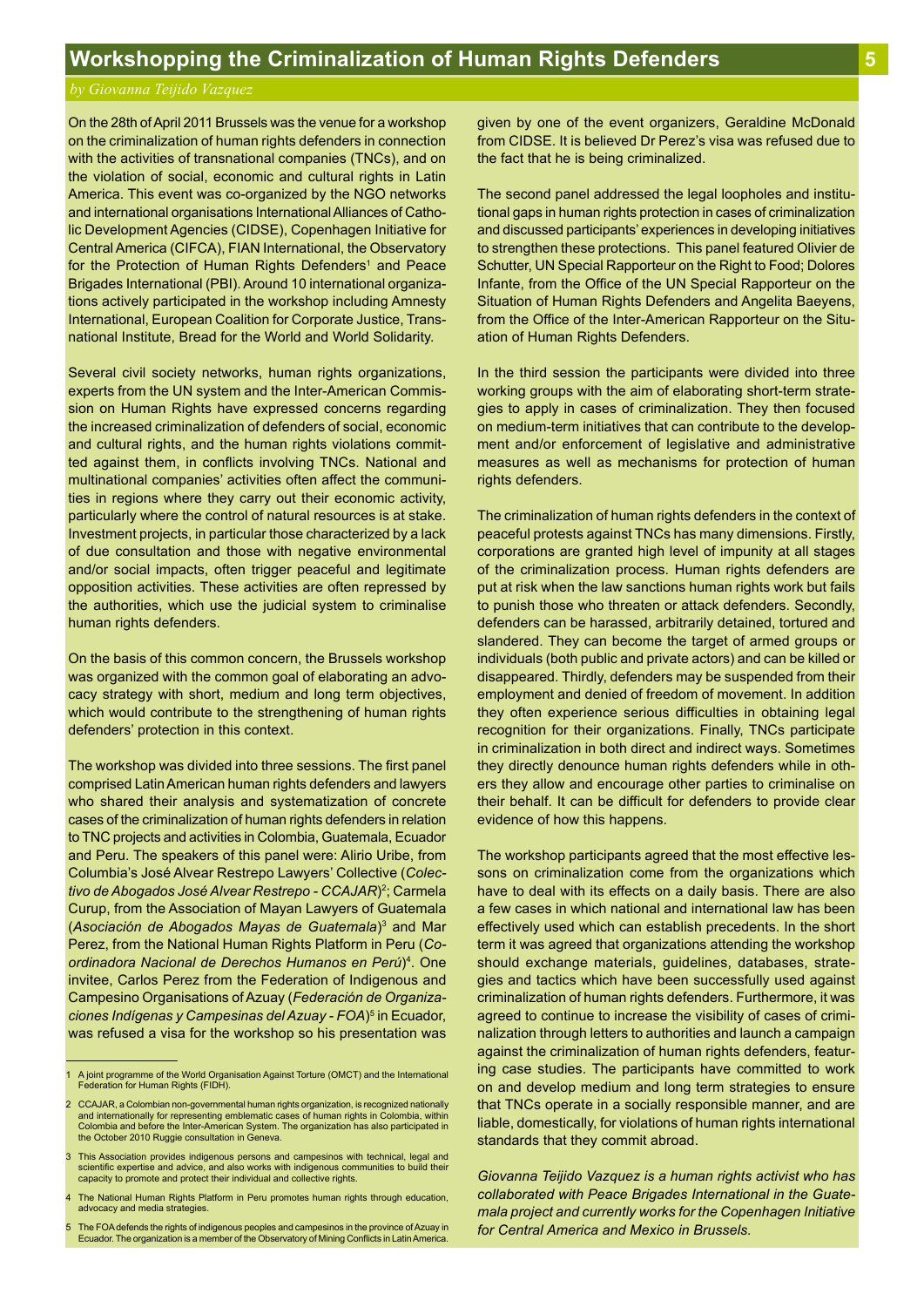# *by Rolf Künnemann*

In June 2011 the UN Human Rights Council decided on the "Guiding Principles on Business and Human Rights". This marks the end of the six-year extended mandate of John Ruggie, the UN Special Representative of the Secretary General on "the issue of human rights and transnational corporations and other business enterprises". The struggle to regulate transnational corporations (TNCs) within a rights-based world order, however, will continue until an adequate solution is found.

The economic and political power of TNCs has dramatically increased over the past 20 years. Corporations expanded into a global economic, political and legal space which was devoid of any serious human rights-based governance. States did not apply standards of international human rights law to a rightsbased global regulation of TNCs, and failed to develop new instruments. The international structure of corporations was ignored from a legal standpoint. Simultaneously, TNCs successfully lobbied for the development of international investment and trade law, giving them an unassailable advantage over local producers, communities and human rights claimants. At the same time corporations launched a general ideological attack on the regulatory powers of the State.

The failure to regulate TNCs (euphemistically called "neoliberalism") is at the heart of the financial crisis, the food crisis, land grabbing, predatory mining, the escalation of claims of intellectual property rights and other global developments that threaten human rights while serving the short-term, speculative interests of big investors and transnational banks. Most States have shared the corporate aversion to binding international human rights standards. Some corporate leaders perceive their own image problems due to the human rights abuses while others have genuine concerns. Corporate Social Responsibility (CSR), an initiative to introduce moral standards to corporate behaviour supported by many TNCs for the past 20 years, has largely been ineffective. At the same time the international community of States has been hesitant to set legally binding standards dealing with transnational corporations.

The OECD Guidelines for Multinational Corporations (MNCs) originated in 1976 as an annex to the inter-governmental Declaration on International Investment and MNCs. The Guidelines were revised in 2000 to include human rights. Their first operative paragraph states "observance of the Guidelines is voluntary and not legally enforceable". The UN Global Compact (2000) asked TNCs (1) to "support and respect the protection of international human rights within their sphere of influence" and (2) "to make sure that they are not complicit in human rights abuses". It should be noted that the second "principle" relates to human rights abuses by others - usually States. Both voluntary instruments (along with CSR) kept NGOs busy monitoring. After 10 years the results are sobering; these instruments are ineffective. OECD Watch documented the cases dealt with under the Guidelines and the frustrated hopes of the victims trying to make use of them<sup>1</sup>. The Joint Inspection Unit of the UN raised concerns that the Global Compact is used by TNCs for public relations and risks undermining the credibility of the  $UN<sup>2</sup>$ . Those States promoting morals through "gentlemen's agreements" in situations where normative action and law are needed to protect victims appear to succumb to corporate tactics.

The "Norms on the Responsibilities of TNCs and Other Business Enterprises" proposed in 2003 by the then UN Sub-commission on Human Rights were also not binding. They contained, however, certain elements which would lead to enforceable standards in the course of time. Moreover they applied the respect-protect-fulfill classification of States' obligations to TNCs, and distinguished TNCs from other business. The Norms were opposed by the corporate lobby and many States. The Human Rights Commission decided not to "monitor" the Norms and in 2005 asked the UN Secretary-General to appoint a Special Representative on "human rights and TNCs and other business enterprises" in order to identify and clarify "standards of corporate responsibility and accountability" and to clarify concepts like "complicity" and "sphere of influence". The Secretary General appointed John Ruggie, Professor of Political Science at Harvard University.

In 2008 Professor Ruggie put forward the "Respect-Protect-Remedy Framework" and, in 2011, "Guiding Principles" for implementing this framework. The framework refers to the responsibility of business to respect human rights, and States' obligations to protect human rights against abuses by business and to ensure that victims have access to effective remedy. In some respects the framework builds on the Norms, but it avoids certain contested areas. Protect and fulfill are no longer mentioned as responsibilities of business. This may be acceptable as far as direct legal responsibilities are concerned, but does not suffice for responsibilities under human rights. Accordingly States' fulfill-obligation is not covered in the framework, even though this is vital in regulating business.

The first draft of the Guiding Principles, published in October 2010, had been criticized by many human rights organizations for failing to specifically address the governance gaps created by globalization, for its lack of clear recommendations to States consistent with international standards, and for lacking clarity on the obligations/responsibilities of corporations. John Ruggie has sought the consent of all States and the corporate sector. Such an approach can only result in the lowest common denominator, at times when visionary steps in rights-based regulation for TNCs are urgently needed. Human rights and the related basic responsibilities are not negotiable.

*Rolf Künnemann is Human Rights Director at FIAN International's Secretariat.* 

# **FURTHER READING**

**The joint response of Civil Society Organizations to Ruggie's Guiding Principles regarding human rights and transnational corporations and other business enterprises**, delivered before the UN Human Rights Council, is available at http://www.fian.org/news/press-releases/CSOs-respondto-ruggies-guiding-principles-regarding-human-rights-andtransnational-corporations

<sup>1</sup> OECD Watch, Ten years on: Assessing the contribution of the OECD Guidelines on Multinational Enterprises to responsible business conduct, June 2010.

<sup>2</sup> Joint Inspection Unit, Report, UN Corporate Partnerships: The Role and Functioning of the Global Compact (JIU/REP/2010/9).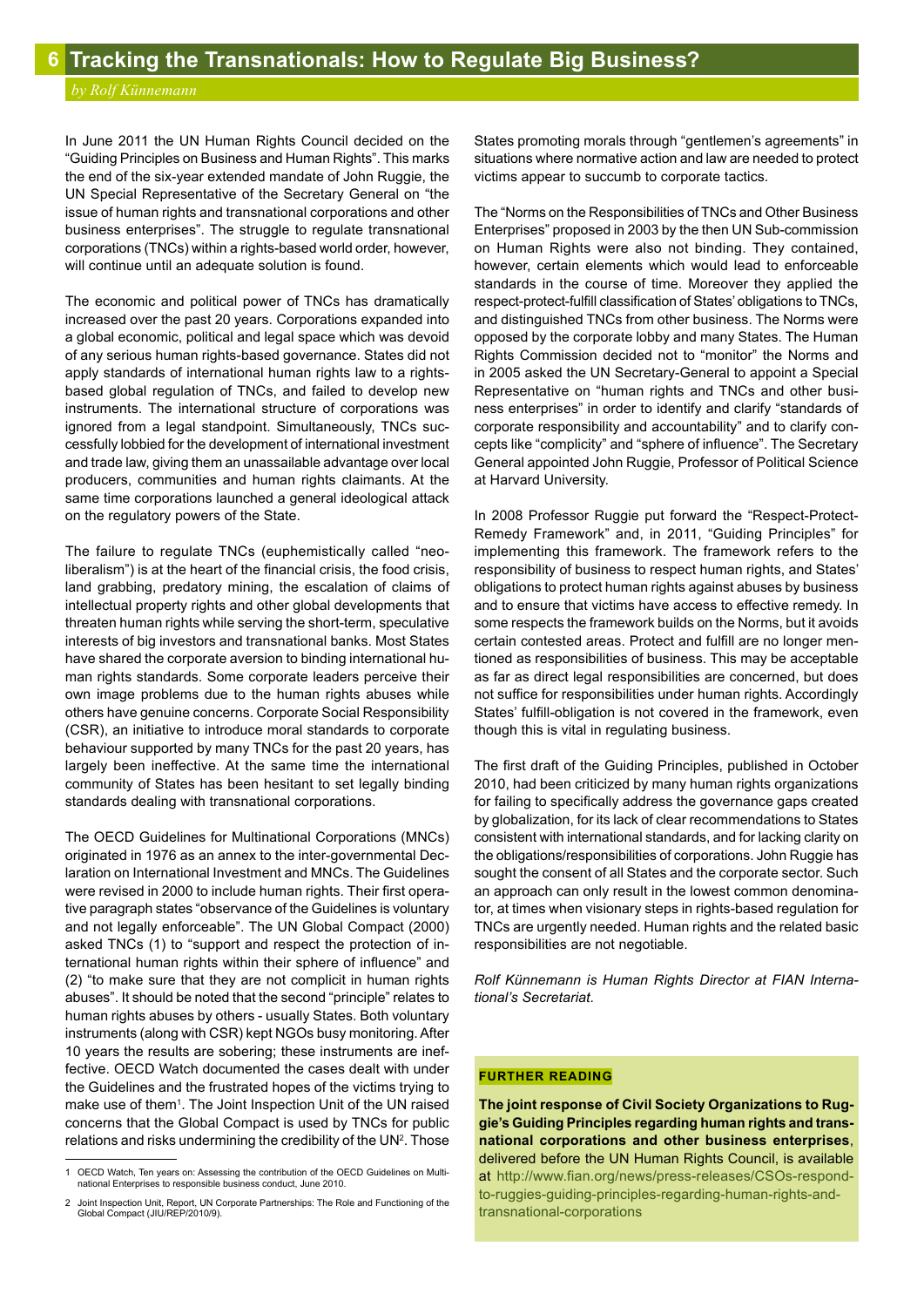Accountability is clearly undermined when there is a lack of transparency in the handling of cases of violations of human rights by national and international authorities. It is also inappropriate for a human rights organization to be asked to refrain from public criticism of actors who are involved in, or benefit from, documented human rights violations. FIAN has recently encountered these challenges in relation to the Mubende-Neumann Case.

# **BACKGROUND**

The Case centers on the forced eviction of more than 2,000 Ugandans in the Mubende District on August 17 – 21, 2001. The eviction was carried out by Ugandan army following the government's lease of the residents' land to Kaweri Coffee Plantation, a subsidiary of the Hamburg-based Neumann Kaffee Gruppe (NKG, also referred to as 'the Company').

FIAN began supporting the struggle of "Wake Up and Fight for your Rights", an association of communities affected by the eviction, in 2002. In 2009 FIAN assisted the group in filing a formal complaint on the grounds that NKG breached the OECD Guidelines for Multinational Enterprises, arguing that the company was informed of, and benefitted from, human rights violations such as the forced eviction and the related destruction of evictees' property without compensation; in addition, the company had constantly rejected dialogue with representatives of the evictees.

In April 2011, almost 10 years after the eviction, Germany's National Contact Point (NCP) for OECD Guidelines for Multinational Enterprises, based in the Federal Department of Trade and Industry, declared the closure of the complaints procedure against NKG. FIAN has now been asked to refrain from public criticism of the actors involved.

# **A DESPERATE SITUATION**

The eviction was ruthless and effective, and has changed the lives of the residents irrevocably. People's houses were demolished with bulldozers, fields were desolated and personal belongings were looted. Many evictees were forced to leave their land at gunpoint.

The remaining evictees continue to suffer the loss of their land. Many now subsist on the border of the plantation in makeshift homes. Some have found shelter on neighboring land where they engage in temporary small-scale farming in order to sustain a livelihood. Their plots of land for farming are small, however, and are insufficient to provide their families with adequate food. The educational needs of young people have become secondary to survival. Due to reduced incomes the number of secondary school students has decreased.

# **DELAYS AND OBSTRUCTIONS TO THE LEGAL PROCESS**

The displaced citizens have been filing complaints against the Ugandan Government and the Kaweri Coffee Plantation since 2002. In these complaints they demand compensation and restitution of their land. Yet the trial, at Nakawa High Court, Kampala, has been systematically delayed. Over nine years the investigations of the court have not made any substantial progress. The case is still pending - no decision has been made. Company representatives did not even attend the last two court dates.

Meanwhile the Company had also elected not to take part in 2010 talks initiated to negotiate an extrajudicial agreement.

Finally in December 2010, one and a half years after "Wake Up and Fight for Your Rights" and FIAN had lodged their formal complaint, the first and only joint meeting between the NCP, NKG representatives and the evictees took place. The meeting was an opportunity to initiate a serious process of clarification of the controversial issues involved in the case. The complainants remain unclear as to the reasons why the NCP stopped this process prematurely.

# **TERMINATION OF THE APPEAL IS COUNTER-PRODUCTIVE**

The NCP's closure of the complaint process is particularly inappropriate at a time when it is necessary to maintain international attention on the case and encourage mediation between the parties that could lead to a fair and sustainable solution. Additionally, the final declaration of the NCP is clearly biased in favor of Neumann Kaffee Gruppe and, further to this, the NCP calls on FIAN to stop public criticism of the eviction and its consequences.

FIAN does not accept demands to refrain from publishing public information in relation to human rights violations. The Secretary-General of FIAN, Flavio Valente, expressed his deep concern to the NCP after the initial requests to FIAN members were made:

"We will never accept demands that our information for the public in relation to the work on human rights violations such as the forced eviction in the Mubende case be stopped. Moreover, I would like to stress that the implementation rules of the OECD complaint do not demand a stop in media work on the handled cases<sup>1</sup> and FIAN has never committed itself to this. The guidelines demand confidentiality on information that has been gained during the proceedings and FIAN has always adhered to this rule."

Accordingly, FIAN will continue campaigning on the severe human rights violations that have taken place, and are still taking place, in Mubende, Uganda. Plans for 2011 include several initiatives to raise public awareness about the case in Uganda and Europe. In addition to this, a complaint is envisaged to be filed with the African Commission for People's and Human Rights if no judicial resolution has been issued by the 10th anniversary of the eviction in August, 2011. It is hoped that these measures will encourage the evictees to not give up their fight for justice, and will eventually lead to fair and just procedures that ensure adequate compensation and restitution of the land rights.

*Anton Pieper is working as Project Coordinator at FIAN International Secretariat and as Campaigner on Climate Change and Human Rights at FIAN Germany*.

<sup>1</sup> Please refer to OECD Watch, The Confidentiality Principle, Transparency and the Specific Instance Procedure, 2006, http://oecdwatch.org/publications-en/Publication\_1678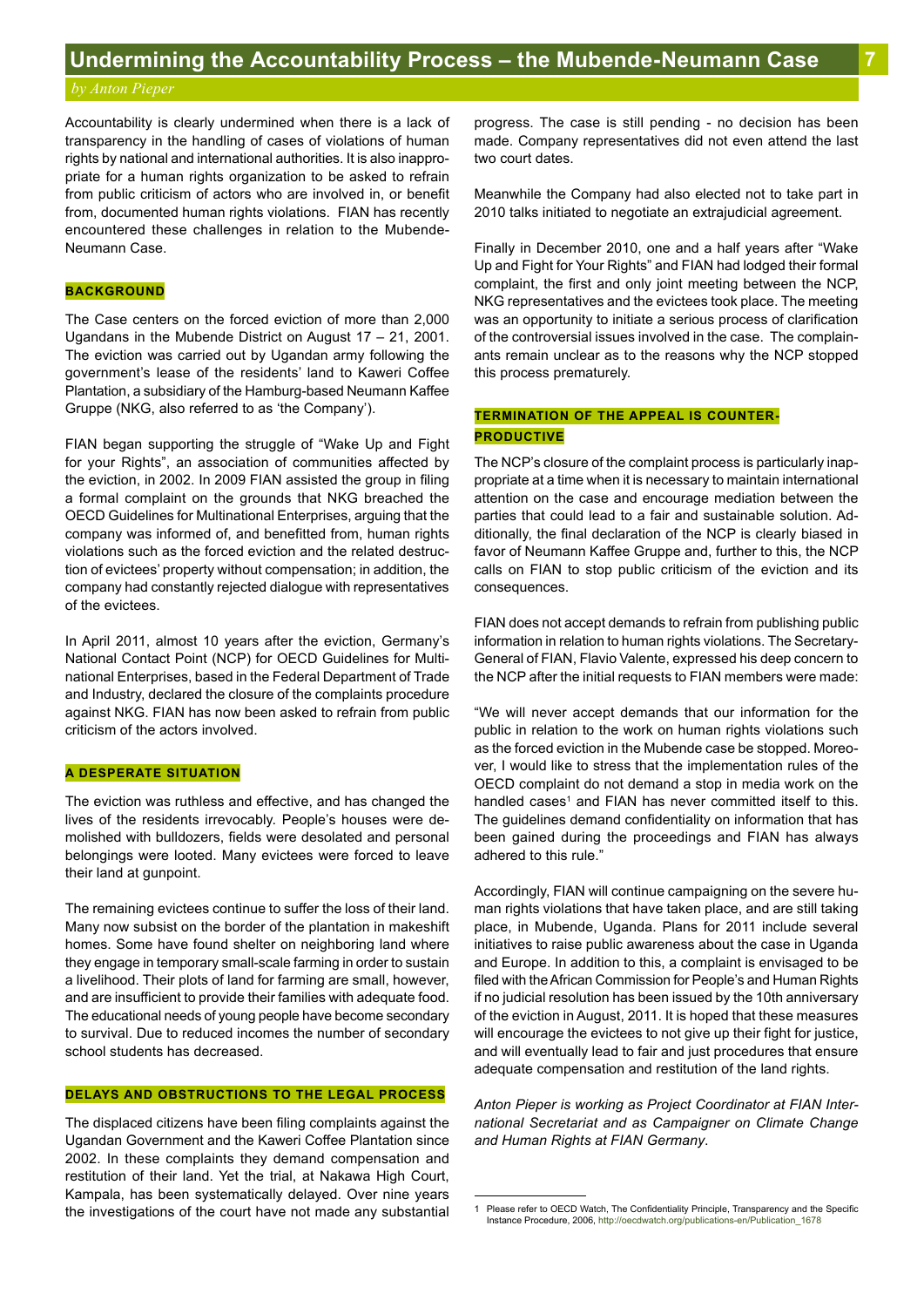*Até onde os Juruá (homem branco) pensam que podem ir? Será que eles não sabem que estão acabando com a terra, com a vida? Será que eles não percebem que a natureza precisa ser bem cuidada?*

*How far do Juruá (white men) think they can go? Do they not know they are destroying land, and the life? Do they not realize that nature must be well cared for?*

# *Quote by Guarani leader*

Violations of the rights of the Guarani Kaiowà in the state Mato Grosso do Sul in Brazil continue unabated. Issues regarding the homologation of traditional lands and resettlement remain unresolved as the State Government and the State Judicial branch bow to the influence of local land owners engaged in agroindustrial monoculture production, including agrofuels, on large tracts of land in the southern region of the state. FIAN's initiatives with regard to this high priority case now include approaching the Inter-American Court.

While appropriation of indigenous land by farmers has been occurring in Mato Grosso do Sul since the 1940s, the expansion of soya plantations and cattle ranches in the 1970s accelerated the displacement and expulsion of communities from their native lands. In 2007 alone, 48 indigenous people were killed in Mato Grosso do Sul as a result of disputes over territory while health and social issues continue to plague displaced communities. Among those most affected are the 30,000 Guarani Kaiowà peoples whose access to clean water, food, fuel for food production and medicinal herbs is compromised by eviction from traditional lands, the biodiversity of which is being progressively destroyed by monocultural agricultural practices.

Evicted and displaced communities are forced to move to reservations where overpopulation and poor sanitation results in health and social impacts including alcoholism, homicides and suicides, even among the very young. The only alternative for many is to camp by the side of the road. Between 2005 and 2008, 34 indigenous children under five died while it is estimated that 600 more were affected by malnourishment. A fact-finding mission carried out by the National Human Rights Council in conjunction with FIAN in March 2010 revealed increasing malnutrition among Guarani children and the failure of measures to support food production, due to a disregard of traditional practices. Furthermore, the mission highlighted that none of the 30 families of the Guyraroká community were receiving the Bolsa Familia Cash Transfer<sup>1</sup>. The misery of confinement of communities in roadside camps has been exacerbated by periods of heavy rain and flooding which brings with it the threat of contaminated water and water-borne diseases that can escalate to epidemics.

Today, the Brazilian federal government, challenged by state administrators with strong links to land-owners, is failing to enforce demarcation of indigenous lands despite the constant violations of the Constitutional provisions that guarantee Guarani's rights of access to land and resources. A Terms of Adjustment of Conduct (TAC) in 2007 requiring FUNAI (the National Indian Foundation) to carry out the identification and demarcation of all indigenous lands in Mato Grosso do Sul, significant as a legal basis for indigenous land claims, has not progressed. Ranch and plantation owners, and particularly sugar cane and ethanol producers, have denied anthropologists the access to the sites that is necessary for them to complete the relevant studies. They have threatened lawsuits and even physical harm to indigenous people and others engaged in the identification work.

FIAN and other organizations working with the Guarani General Assembly, Aty Guasu, have increased international pressure to open dialogues with the Brazilian government on this issue. In April and June 2010, in my capacity as Secretary-General of FIAN, I instigated and participated in two high level meetings in Brazil, one of which included a member of the Presidential Cabinet. However while President Lula claimed that the issue was a central priority for his government in 2010 it was not resolved before the end of his term. Incoming President Dilma has been addressed in a letter from the Assembly of the Guarani Kaiowà in January of this year. It demands "give back our living conditions that are our lands, our traditional lands. We are not asking for anything else, just what are our rights in law in Brazil and abroad".

Internationally, FIAN is striving to maintain the visibility of the case, and particularly the ongoing criminalization and violence against the Guaranis, with a view to advance its importance on the agendas of the Brazilian Federal Government and that of the UN Special Rapporteur for the Right to Food. A visit by a Brazilian delegation to Germany, Switzerland, Norway and Brussels took place in late 2010, and included the presentation of a dossier that documents the case and highlights the role of agribusiness and agrofuel interests in the debate.

Homologation is the first axis of FIAN's strategy. Immediate plans include driving forward the implementation of the TAC, thereby establishing the obligation to demarcate the 36 traditional lands of the Guaranis in Mato Grosso do Sul. Should progress on the TAC continue to be delayed, taking the case to the Inter-American Court is an increasingly viable option. A claim may be made on the grounds that the TAC process is taking too long and that the Government response has been ineffective. The Court has been effective in advancing such matters previously in similar cases in Paraguay. Meanwhile popular support is essential to place pressure on decisionmakers on local, national and international levels.

The second axis of FIAN's strategy pertains to guaranteeing the provision of food, health and nutritional assistance to vulnerable Guarani families and individuals to reduce and prevent malnutrition.The early detection and treatment of new cases is vital. In the immediate term FIAN's strategy aims to pressure the government to respond in meaningful ways to the serious health and social impacts identified in

<sup>1</sup> Bolsa Familia Cash Transfer started in 2001, with a program aimed at education. It expanded in 2003 to include a range of services like food and fuel and now covers 2.6 million families in Brazil. The government transfers cash straight to a family, subject to conditions such as school **attendance, nutritional monitoring, pre-natal and post-natal tests**. http://www.moneycontrol.<br>com/news/features/are-direct-cash-subsidies-better\_530680-1.html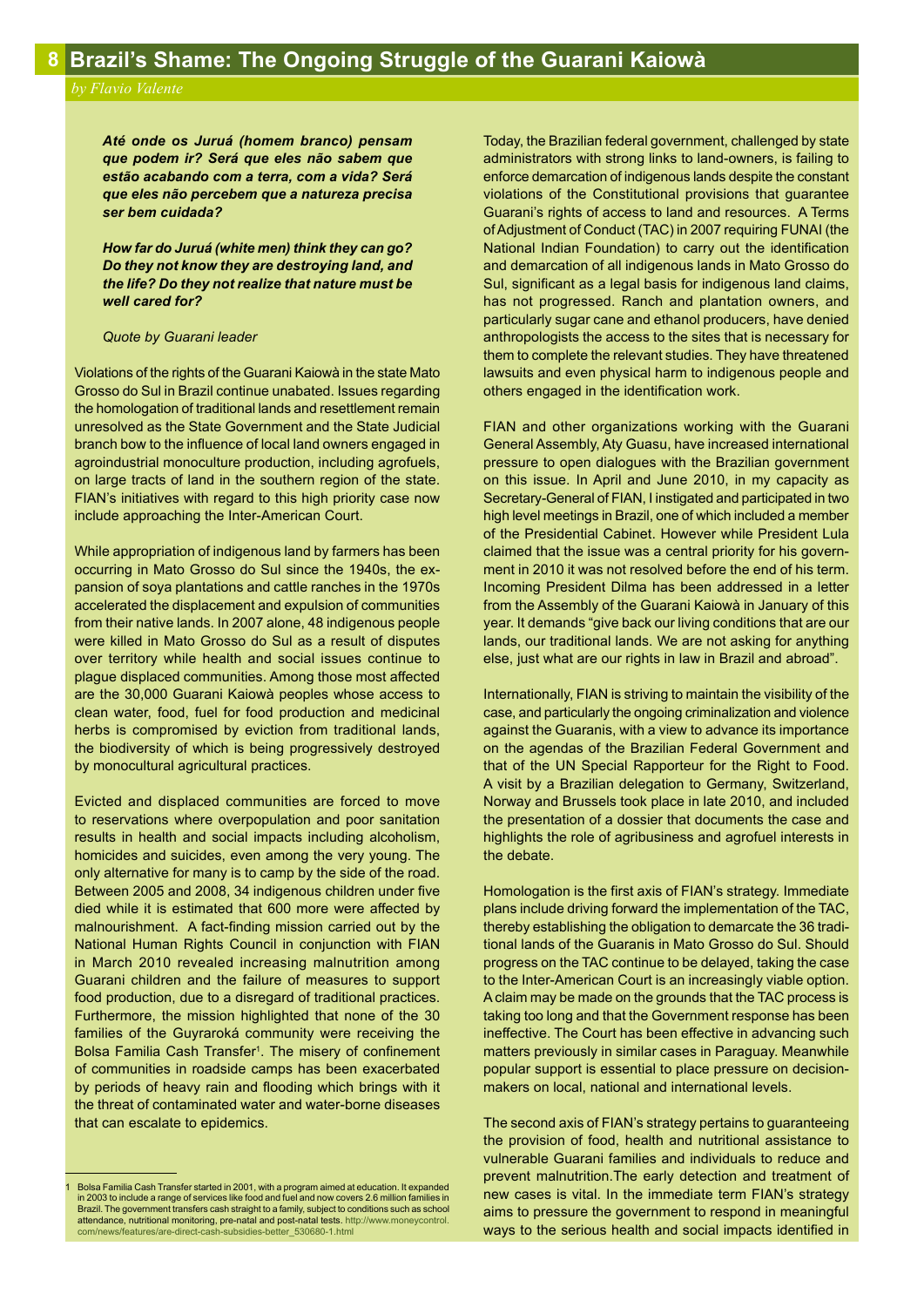the fact-finding mission and subsequent evaluation. In collaboration with other organizations, including the Catholic Church's Indigenous Missionary Council (CIMI), FIAN will monitor the provision of emergency support to families and the impact of new labor legislation, which provides for the mechanization in sugarcane cultivation, potentially depriving 11,000 indigenous people of their jobs without the provision of adequate alternatives.

FIAN's mandate concerning the Guarani case rests on Brazil's commitment to the International Covenant on Economic, Social and Cultural rights, and to the International Labour Organization (ILO) Convention 169. As a signatory the country is duty-bound under international law to respect, protect and fulfill the rights of the Guarani-Kaiowà to access land and to feed themselves. The Brazilian government must demarcate the land of the Guaranis properly and therefore protect their human right to food through the provision of adequate access to land and natural resources.

*Flavio Valente is the Secretary General of FIAN International.*

# **Food Security: Legitimizing Rhetoric for Land Grabbing?**

This conclusion was drawn by over 150 experts at the landmark Global Land Grabbing Conference, held at the Institute of Development Studies (IDS), University of Sussex, Great Britain, on April 6-8, 2011. The participants, primarily academics but also representatives of the World Bank, the Food and Agriculture Organization (FAO), the International Fund for Agriculture (IFAD), civil society organizations (CSOs) and peasant movements, discussed the local impacts, wider implications and drivers of the global phenomenon that is land grabbing.

Over 100 research papers, the majority based on data from the field, were presented in 32 panels over three days. The overall findings were very clear. The appropriation of land and water by national and transnational corporations, elites and governments is occurring at an unprecedented scale and speed, resulting in the widespread displacement and dispossession of rural and urban communities. Smallhold agricultural producers are especially affected.

Findings presented at the Conference claim that up to 80 million hectares of land are under negotiation or already transferred under land grabbing schemes. Comparatively, this represents almost half the volume of the agricultural land of the European Union. It is noteworthy that not one positive outcome of land-grabbing for local communities in terms of food security, employment and environmental sustainability was identified in any of the studies presented at the Conference.

# **THE LONG LIST OF NEGATIVE IMPACTS**

A long list of negative aspects, starting with direct violations of human rights like forced evictions and loss of access to land, was documented over the course of the Conference. Land grabbing was seen to contribute to the destruction of local food production rather than the enhancement of food security. 'Community consultations' were identified as a particularly problematic area. In some cases, the consultations with local communities referred to by investors were held after land transactions were completed and investment projects commenced. In other cases affected groups where not informed that their agricultural land was part of an agreement that they made. In further cases, private land titling – which is often seen as an instrument that *protects* - fuelled land loss by the poor.

# **LARGE SCALE RURAL TRANSFORMATION**

Also topical at the Conference were the ongoing efforts of the World Bank and other international institutions to justify large scale land investments with claims of "responsibility". FIAN reiterated the CSO's collective response to the Principles on Responsible Agricultural Investment (RAI) as an attempt to legitimize land grabbing.

Keynote speaker Olivier De Schutter, the UN Special Rapporteur on the Right to Food, declared the RAI approach insufficient. He identified the very real concern that large-scale investments in farm land, rather than just benefiting investors, will result in an increase in industrial farming that will contribute little to poverty-reduction in comparison to making improvements in access to land and water for the local farming communities. Accelerating the shift towards large-scale, highly mechanized forms of agriculture will not solve the problem of hunger. It will make it worse.

The concluding remarks of the conference were very clear. There is overwhelming evidence of the destructive impact of land grabbing on peasant livelihoods and the environment. Those CSOs in attendance promoted the need for a moratorium on large-scale land investments. As one participant put it, largescale land investors and their supporters now bear the burden of proof as to the benefits of these practices.

*Roman Herre works for the German section of FIAN. He coordinates the Access to Resources program.*

The papers presented at the Conference can be downloaded at www.future-agricultures.org

The Open-ended Working Group (OEWG) meeting on the first draft of the "Voluntary Guidelines on Responsible Governance of Tenure of Land, Fisheries and Forests" was held on June 14, 16 and 17 at the FAO headquarters in Rome. Follow developments at www.fian.org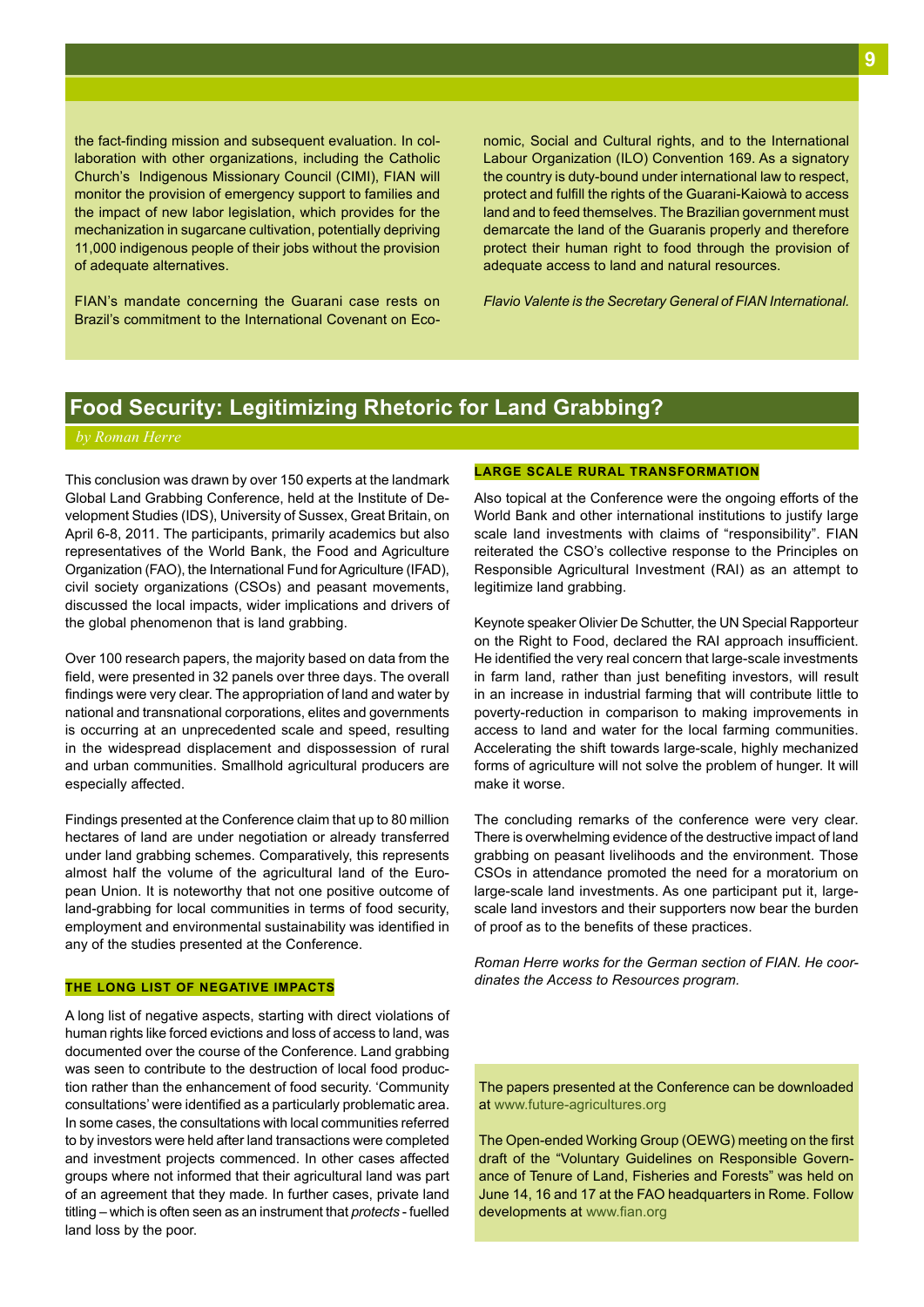# *by Tim Engel and Ingo Stamm*

The Federal Republic of Germany is a rich country where the right to food is fully realized in all its dimensions. Supermarkets supply everybody with healthy food all the time. It is a "land of milk and honey". FIAN Germany challenges this view in relation to two of society's most vulnerable groups – children and asylum seekers.

Some may find it absurd to question whether the human right to adequate food, as it is codified in the International Covenant on Economic, Social and Cultural Rights (Article 11), is realized in Germany. The right to food is commonly associated with the global south - Africa, Asia and Latin America - where millions suffer and fight for survival on a daily basis. What are the concerns of wealthy, developed countries in comparison?

FIAN Germany's working group "Right to Food in Germany" is tackling this challenging question by identifying the obligations that are interlinked with the right to food in Germany. They are scrutinizing the weak points of Germany's strong system of social security and how these weaknesses impact on the most vulnerable groups in society. Their conclusions reveal that it is by no means self-evident that the right to food is fully realized in Germany.

# **CHILDREN AND HARTZ IV**

In 2007 the Research Institute of Child Nutrition in Dortmund (Forschungsinstitut für Kinderernährung) found that the social security benefits for children and youth - as specified in Hartz IV, the Second Book of the Social Code - are insufficient for well-balanced nutrition<sup>1</sup>. Although the results of the study generated debate in media and politics there was little action. Even a well-received court ruling of the Federal Constitutional Court (BVerfG) in February 2010 about inadequacy of some social welfare benefits did not lead to better conditions for children and youth2 . In this ruling the court defined a basic right as a guaranteed subsistence minimum that befits human dignity. The judges stated that "children are not small adults"3 and, therefore, the calculation of their benefits must be made separately to address their specific needs. The determination of these needs falls to the government, which will have to implement a transparent, appropriate and objective procedure of needs assessment in order to comply with the constitutional requirements.

Until the modification of the Second Book of the Social Code research findings, expert opinions and Constitutional Court rulings did not carry the power to shift the focus of policy-making to the "best interest of the child". But the right to food of children and youth from poor families is still at stake in Germany. Right now, living under "Hartz IV-conditions" means vulnerable children and youth are eligible to receive between 2.62 € and 4.13 € for food and drink per day<sup>4</sup>. This is far too little to sustain adequate nutrition in Germany. Ironically, for those up to six years of age the last modification of the law provides even less money for nutrition.

# **ASYLUM SEEKERS AND THE RIGHT TO FOOD**

In 2009 around 120,000 persons in Germany received social benefits under the Asylum-seekers Benefits Law (Asylbewerberleistungsgesetz – AsylbLG). The benefits for refugees or people holding a Toleration Visa are 27 to 47 per cent below Unemployment Benefit II as prescribed in the Social Code. Unable to work legally, these people are totally dependent on the benefits. Furthermore, the benefits are mostly rendered in form of vouchers, non-cash benefits and, at times, food packages. This means that the beneficiaries have little or no control over their diets for periods of up to four years. Despite the fact that the "right to an socio-cultural subsistence minimum", stated by the Federal Constitutional Court in 2010, also covers refugees under the AsylbLG, the social benefits for asylum-seekers are currently only "under review" and a "statutory readjustment" is only "expected to occur in 2011"5 . It is quite clear that migration concerns are ranked higher in German social policy-making than fundamental human rights like the right to food.

These two cases beg further questions – is the right to food already realized when a person is not hungry anymore? Is it acceptable for people to have to accept food they do not chose to eat, therefore having no opportunity to manage their own nutritional needs? Furthermore, an increasing number of people in Germany are forced to choose between basic needs. For example, sufferers of chronicle diseases have to spend more money for medication or care, spend less on food and therefore potentially compromise their nutritional needs. Two basic rights collide. Is this unavoidable or can political will drive social and economic solutions?

FIAN Germany's working group on the right to food in Germany takes the latter view. The right to food means that everybody must have access to adequate food without having to choose between existing rights. States are obliged to guarantee that no one is discriminated against because of his or her age, national origin or residential status.

*Tim Engel is member of the board of FIAN Germany and spokesman of the working team Right to Food in Germany. Ingo Stamm is a social worker and human rights activist for FIAN Germany. He is also part of the coordinating group of the alliance for economic, social and cultural rights in Germany.*

# **FURTHER READING**

The List of Issues in Response to the 5th Periodic Report of the Federal Republic of Germany on the Implementation of the International Covenant on ESC Rights submitted by the Alliance for Economic, Social and Cultural Rights in Germany, to which FIAN Germany contributed, is available at http://www2.ohchr.org/english/bodies/cescr/docs/ngos/ AESCR\_Germany\_CESCR46.pdf

The "Concluding Observations" of the UN Committee concerning the 5th Periodic Report of the German Government are available at http://www2.ohchr.org/english/ under the documents concerning the 46th session of the Committee, Document No. E/C.12/DEU/CO/5.

<sup>1</sup> Kersting ,Mathilde / Clausen, Kerstin (2007). Wie teuer ist eine gesunde Ernährung für Kinder und Jugendliche? In: Ernährungs Umschau, Nr. 9.

<sup>2</sup> Bundesverfassungsgericht (2010). 1 BvL 1/09 vom 9.2.2010, Absatz-Nr. (1 - 220). Stand: 23.04.11. http://www.bverfg.de/entscheidungen/ls20100209\_1bvl000109.html

<sup>3</sup> ibid, Judgement of 9 February 2010, Marginal no. 191

<sup>4</sup> Bundesgesetzblatt (2011). Gesetz zur Ermittlung von Regelbedarfen und zur Änderung des Zweiten und Zwölften Buches Sozialgesetzbuch. Stand: 20.04.11. https://www.juris.de/jportal/ docs/news\_anlage/jpk/sgbf/mat/bgbl111s0453.pdf

<sup>5</sup> Government of the FRG (2011). Written reply to the list of issues by the CESR in document E/C.12/DEU/Q/5 on the Fifth Periodic Report. Issue 14. 10.04.11. http://www2.ohchr.org/ english/bodies/cescr/cescrs46.htm; c.f. also Deutscher Bundestag (2010). Antwort der Bundesregierung. Verfassungsrechtliche Aspekte und Anwendungspraxis des Asylbewerberleistungsgesetzes. Drucksache 17/3660. 12.01.11. http://dipbt.bundestag.de/dip21/ btd/17/036/1703660.pdf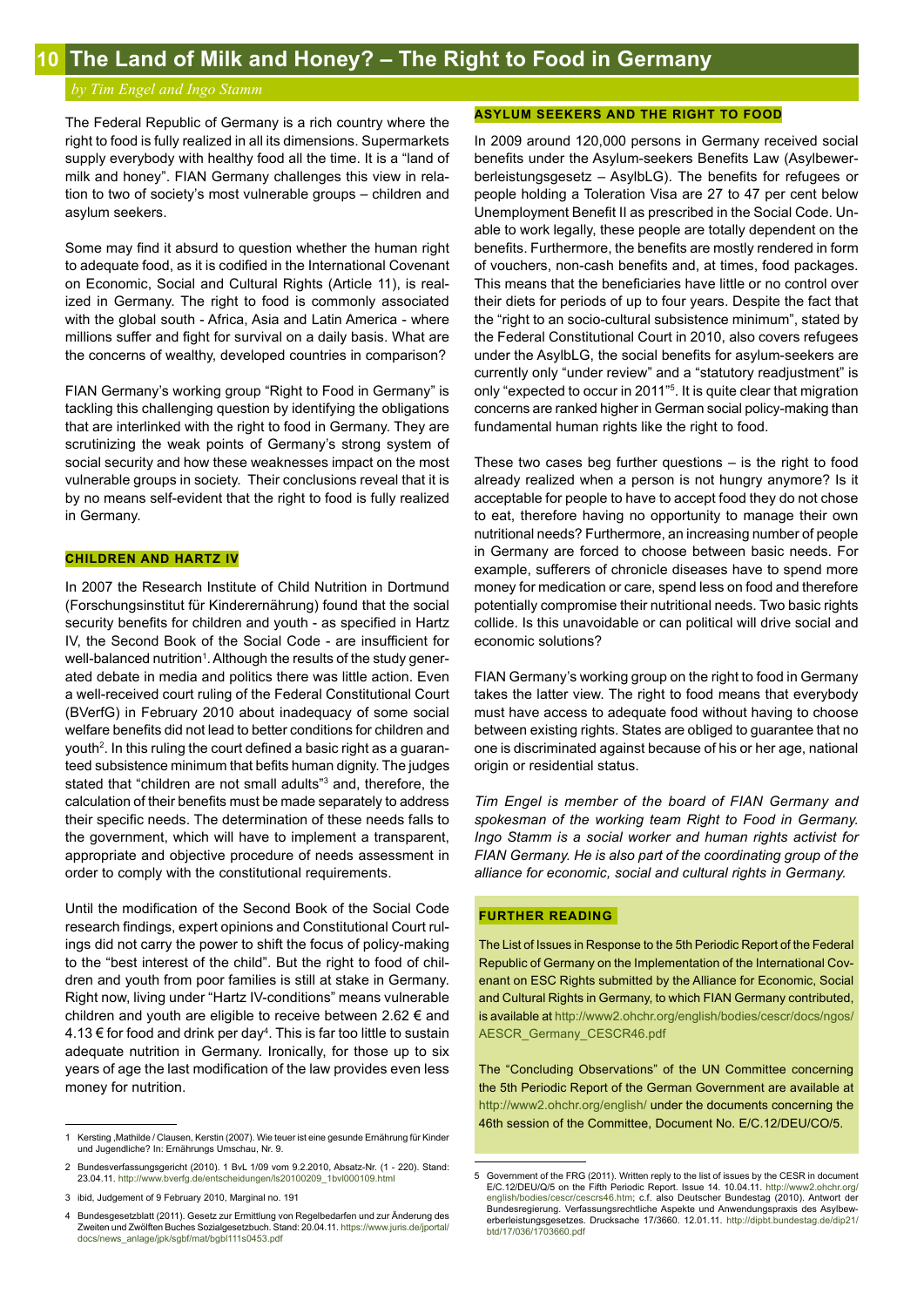*Governing food security: Law, politics and the right to food,* edited by Otto Hospes and Irene Hadiprayitno (Wageningen Academic Publishers) aims to demonstrate that food security is a complex issue, involving a wide spectrum of different laws, intricate policy-making processes and interdependencies among institutions and actors. The authors' major point is that food security should not be simplified; analysis should take into consideration global and local histories, current trends and the mechanisms operating at macro and micro levels. Food security is a "glocal" problem; a dynamic situation affected by pluralities of local and global laws, policymaking processes and rights that "constrain or enable food security of individuals, communities, and countries in different ways".

In drawing on legal, political, sociological, and anthropological approaches Hospes and Hadiprayitno support Eide and Kracht's (2007) call for interdisciplinary research about the right to adequate food. They assume a holistic perspective that does not relegate discussions of food access and availability to the Global South, and those on food safety and quality to the Global North. Thematically, the book is divided into three sections: the first explains the right to food concept; the second analyzes the role of scientific risk assessment in the formulation of food safety policies and the final section discusses the influence of transnational laws and resource complexes on food security.

The first part on human rights and food security covers historical developments since World War II until 2009, analyzing the reasons behind the formal divide between economic, social and cultural (ESC) rights, and civil and political rights. To readers interested in the subject of the right to food Chapter II, "The plural wells of the right to food" by Bart Wernaart, and Chapter III, "The freedom to feed oneself", by Bernd van der Meulen are particularly insightful. The authors' clear explanation of the international documents, UN structures and organizations addressing the right to food make the topic accessible even to those without a background in human rights. The dichotomy between political and civil rights and ESC rights is strongly challenged in Chapter IV by Asbjørn Eide. Eide's defense of a unifying and holistic "tripartite typology" provides a powerful explanation of the "protect, respect, and fulfill" obligation. These three detailed and extensive chapters are highly recommended for inclusion in the curriculum of any course on the right to food.

In the second section, tackling the influence of science on food safety and quality, Henri Goverde and Gerard Breeman, with Catrien Termeer, concentrate on the Netherlands, while in a third article Anna Szajkowska focuses on food safety governance in the European Union. Breeman's and Termeer's perspective on "trust erosion" establishes a promising framework for understanding its often neglected effects on food policies and chain coordination. Nevertheless, future editions of the book will be richer if they provide a chapter on private food safety standards.

The third part of the book addresses diverse topics important for understanding of food security governance within the globalized world. It explores the influence of transnational law on global, national and local food security. The issues and case studies presented include the debate on patenting staple crops; the emerging need for interventionist governance of virtual water; the struggle over principles of "responsible soy" production in the Amazon; the US regulatory system of farmland protection; and the strategies used by an indigenous community in Bolivia to secure food availability. Melanie Wiber's study of the arguments for and against intellectual property rights with regard to the patenting of agricultural genetic resources exposes the differential capacities of small-scale farmers in the North and South to influence transnational corporations. In analyzing local and international debates over the production and consumption of "responsible soy" in Brazil and the Netherlands Otto Hospes reveals the power dynamics between actors. In his explanation of how soy is changing patterns of meat consumption, he coins the terms "feed security" and "food security of the rich". Moving from transnational to community level, Michiel Köhne explores "brokerage" as a system of interconnection in an indigenous community in Bolivia. He shows how informal mechanisms establish connections between villagers, state institutions, and NGOs. Finally, Dik Roth and Jeroen Warner critically assess the emergence of virtual water as an economic tool for increasing water efficiency. All articles in this section provide fruitful material for further understanding the opportunities and pitfalls for development posed by the extraterritiorial obligations described by George Kent (2008) in *Global obligations for the right to food*.

*Governing food security: Law, politics and the right to food* is as multi-faceted as the topic of food security itself. Part 1 is recommended for a wider audience while later chapters are appropriate for scholars and practitioners working in the thematic areas. This book comes at a time when an understanding of food security and safety effects is a necessity, when increasing food prices fuel public demonstrations against the ruling regimes, and the efficiency of food safety control is questioned by health-related scandals in Europe.

*Anna Jenderedjian is a doctoral candidate in the Department of Agriculture at the Hohenheim University. Her research is focused on civil society organizations and food security in the post-Soviet states. She is a member of a working group in the Department of Gender and Nutrition, University of Hohenheim, that is collaborating with FIAN International to explore genderfocused and integrated food system approaches to the legal and institutional frameworks of the human right to food and nutrition*.



**Governing food security: Law, politics and the right to food**

Edited by Otto Hospes and Irene Hadiprayitno (Wageningen Academic Publishers), November 2010

ISBN 978-90-8686-157-6, 380 pages